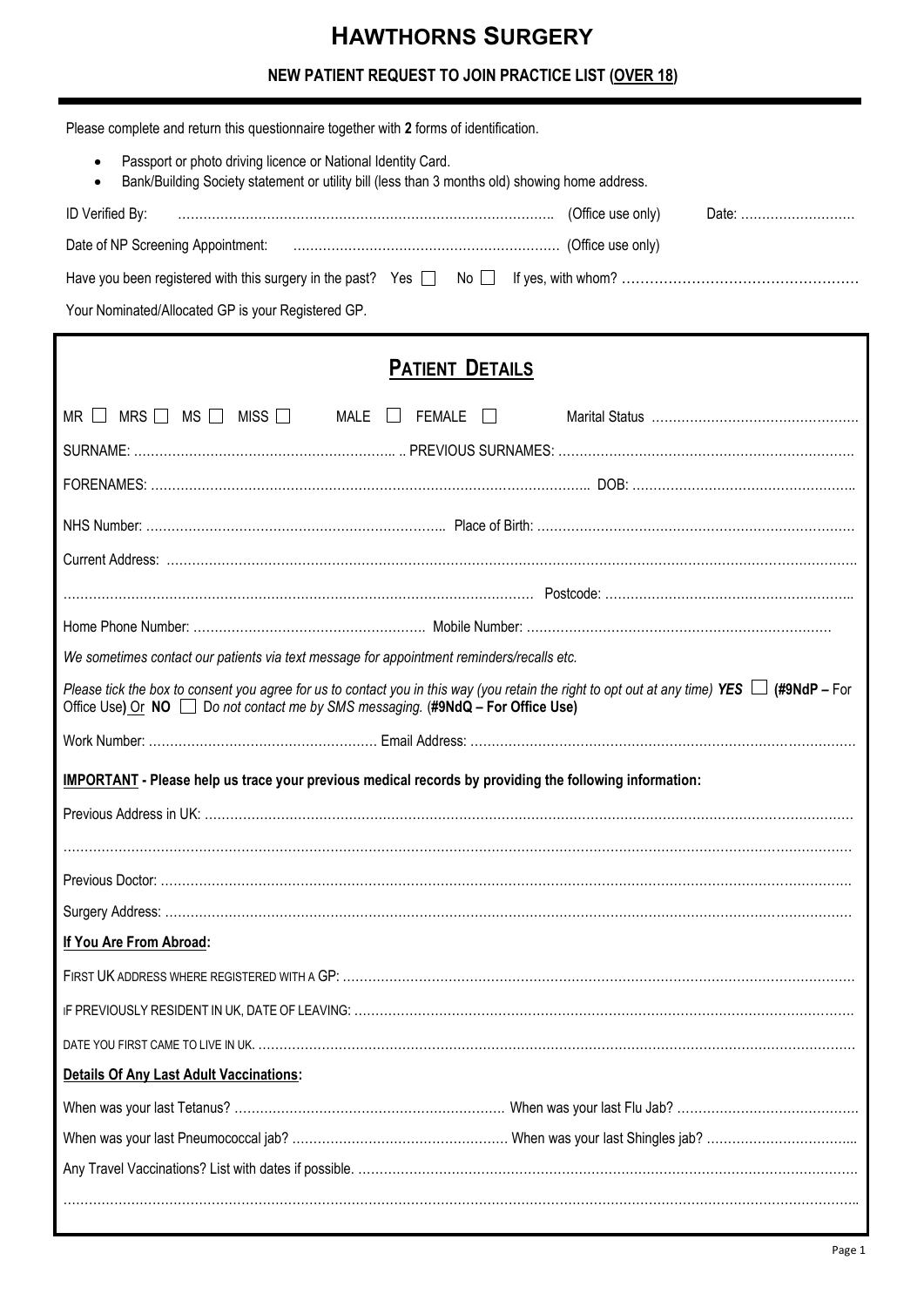WHICH OF THE FOLLOWING STATEMENTS DESCRIBES YOU. PLEASE TICK ONE BOX.

| <b>ETHNIC STATUS</b>          |                               |  |                                         |  |                                         |  |                            |  |
|-------------------------------|-------------------------------|--|-----------------------------------------|--|-----------------------------------------|--|----------------------------|--|
| <b>WHITE</b>                  | <b>MIXED</b>                  |  | <b>BLACK OR</b><br><b>BLACK BRITISH</b> |  | <b>ASIAN OR</b><br><b>ASIAN BRITISH</b> |  | <b>OTHER ETHNIC GROUPS</b> |  |
| <b>British</b>                | White & Black Caribbean       |  | Caribbean                               |  | Indian                                  |  | Chinese                    |  |
| Irish                         | White & Black African         |  | African                                 |  | Pakistani                               |  | Any Other Ethnic Group     |  |
| Any Other White<br>Background | White & Asian                 |  | Any Other Black<br>Background           |  | Bangladeshi                             |  |                            |  |
|                               | Any Other Mixed<br>Background |  |                                         |  | Any Other Asian<br>Background           |  |                            |  |

#### **IF YOU ARE RETURNING FROM THE ARMED FORCES:**

| ADDRESS BEFORE LISTING:     |  |
|-----------------------------|--|
|                             |  |
|                             |  |
|                             |  |
| SERVICE OR PERSONAL NUMBER: |  |
|                             |  |
| <b>ENLISTMENT DATE:</b>     |  |
|                             |  |
| <b>DISCHARGE DATE:</b>      |  |

**NHS ORGAN DONATION:** The law on organ donation has changed. It will now be considered that you agree to be an organ donor if you are over 18 and (a) have not 'opted out' or (b) you are not in an excluded group. There is helpful information about organ and tissue donation on the website: organdonation.nhs.uk and on social media @NHSOrganDonor. You can also call the dedicated helpline: 0300 303 2094.

#### **NHS BLOOD DONOR REGISTRATION:**

I would like to join the NHS Blood Donor Register as someone who may be contacted and be prepared to donate blood.

SIGNATURE CONFIRMING CONSENT FOR INCLUSION ON THE BLOOD DONOR REGISTER ……………………………………………………

DATE: ………………………………………………………

| HAVE YOU GIVEN BLOOD IN THE LAST 3 YEARS? |  | <b>NO</b> |
|-------------------------------------------|--|-----------|
|-------------------------------------------|--|-----------|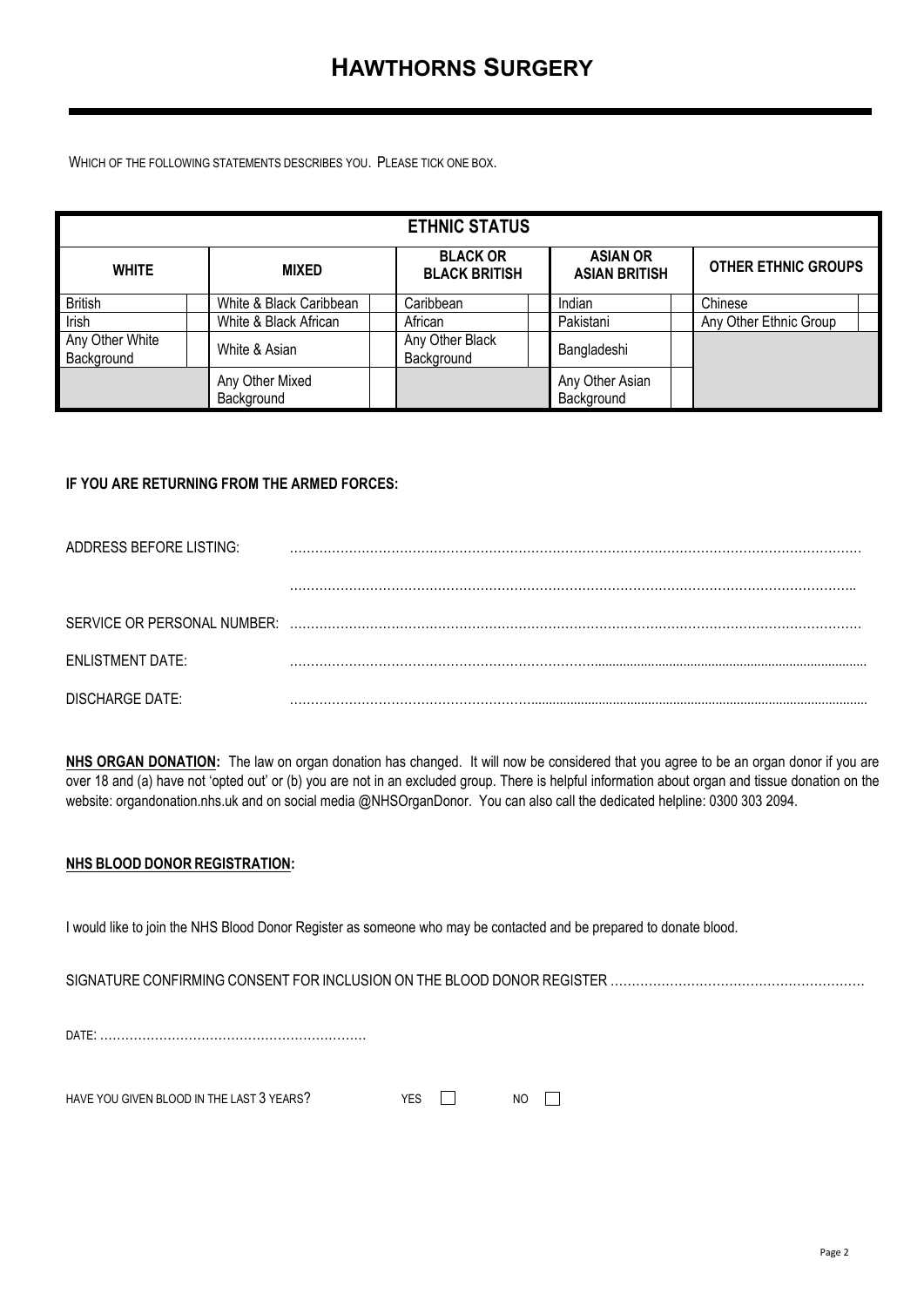## **HEALTH QUESTIONS:**

|     | <b>What Is Your Smoking History?</b>                                                                                                                                                                                                                                                                                                                                                                                | Never Smoked          |
|-----|---------------------------------------------------------------------------------------------------------------------------------------------------------------------------------------------------------------------------------------------------------------------------------------------------------------------------------------------------------------------------------------------------------------------|-----------------------|
| 1.  | If you are interested in giving up smoking, you can book an appointment at Reception for free and                                                                                                                                                                                                                                                                                                                   | Ex-Smoker             |
|     | confidential support from experienced advisors.                                                                                                                                                                                                                                                                                                                                                                     | <b>Current Smoker</b> |
|     | What Is Your Height? (Feet or Metres)                                                                                                                                                                                                                                                                                                                                                                               |                       |
| 2.  | What Is Your Weight? (Stones or kg)                                                                                                                                                                                                                                                                                                                                                                                 |                       |
|     | Are You A Main Carer For Anyone?<br>A carer, without being paid, provides help and support to a friend, neighbour or relative who could                                                                                                                                                                                                                                                                             | Yes                   |
| 3.  | not manage otherwise because of frailty, illness or disability. If Yes, please ask for a Carers'<br>Information Pack and a Carers' Form at Reception.                                                                                                                                                                                                                                                               | <b>No</b>             |
|     |                                                                                                                                                                                                                                                                                                                                                                                                                     | Yes                   |
| 4.  | Does Someone Care For You? If so, please enter details on page 6.                                                                                                                                                                                                                                                                                                                                                   | No                    |
| 5.  | Women Aged 25 - 65 Years: When did you have your last cervical smear?                                                                                                                                                                                                                                                                                                                                               | Date:                 |
| 6.  | Women Aged 50 - 64 Years: When did you last have your breast screening?                                                                                                                                                                                                                                                                                                                                             | Date:                 |
| 7.  | Have you had a hysterectomy? If yes, give date.                                                                                                                                                                                                                                                                                                                                                                     | Date:                 |
| 8.  | Do you have a coil fitted? If yes, give date.                                                                                                                                                                                                                                                                                                                                                                       | Date:                 |
| 9.  | Next of Kin: Separate form available from Reception. If you wish us to record NOK for data<br>protection and confidentiality purposes.                                                                                                                                                                                                                                                                              |                       |
| 10. | Please name any drug or medication taken regularly (including "the pill") and attach a copy of your repeat prescription. You will<br>need to book an appointment with the GP for you first prescription. Please advise Receptionist that you are a new<br>patient and need first prescription. Please advise us of details if you currently have a nominated pharmacy who deals<br>with your prescription requests. |                       |
| 11. | Are you allergic to anything? Please give details (especially drug allergies).                                                                                                                                                                                                                                                                                                                                      |                       |

FAMILY HISTORY: Has any close family member (grandparent, parent, brother, sister, aunt or uncle) had any of, or suffer from, any of the following?

| Problem                                | <b>Their Relationship To You</b> | Their Age When Illness Started |
|----------------------------------------|----------------------------------|--------------------------------|
| <b>Heart Attack</b>                    |                                  |                                |
| Angina                                 |                                  |                                |
| Stroke                                 |                                  |                                |
| Asthma                                 |                                  |                                |
| <b>Diabetes</b>                        |                                  |                                |
| Cancer (State type, eg. bowel, breast) |                                  |                                |

PERSONAL HISTORY: Your full Medical Record will be sent to us from your last practice in due course. However, in the meantime, it is important that we know about the following:

|     |                                                                                                             | Yes | No |
|-----|-------------------------------------------------------------------------------------------------------------|-----|----|
|     | Are you Diabetic?                                                                                           |     |    |
| 2.  | Have you ever had a Heart Attack?                                                                           |     |    |
| 3.  | Have you ever had Angina?                                                                                   |     |    |
| 4.  | Have you ever had a Stroke or Transient Ischaemic Attack (TIA) sometimes called a 'mini stroke'?            |     |    |
| 5.  | Do you take medication for an Under-Active Thyroid Gland (Hypothyroidism)?                                  |     |    |
| 6.  | Are you on treatment for Blood Pressure (Hypertension)?                                                     |     |    |
| 7.  | Do you have Chronic Obstructive Pulmonary Disease (COPD)? This is a disease requiring regular use of        |     |    |
|     | inhalers but is not Asthma.                                                                                 |     |    |
| 8.  | Do you take medication for Epilepsy?                                                                        |     |    |
| 9.  | Do you have Asthma?                                                                                         |     |    |
| 10. | Have you recently been diagnosed with Cancer or any other serious or life-threatening disease not mentioned |     |    |
|     | above?                                                                                                      |     |    |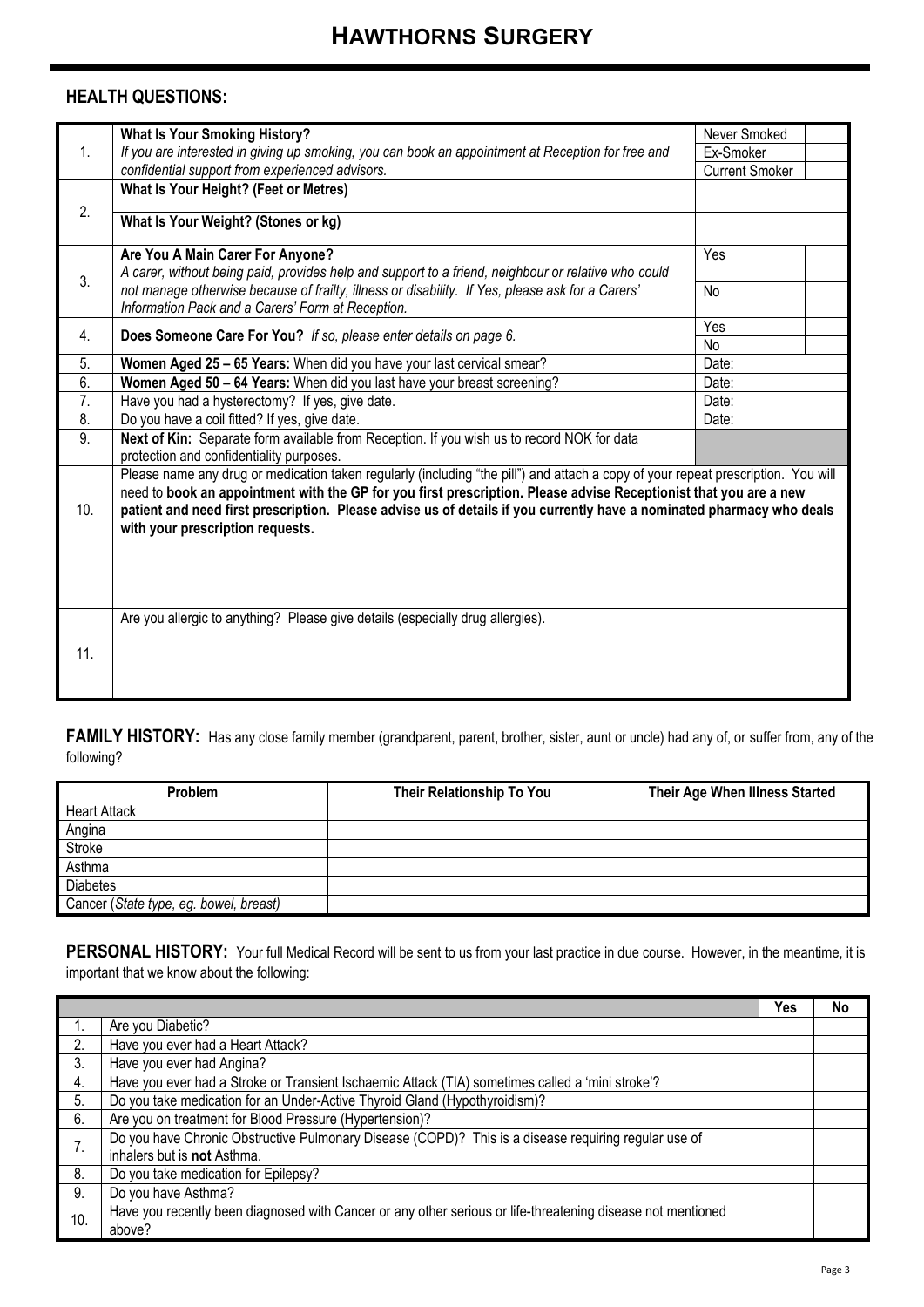# **ON LINE SERVICES**

## **Did you know?**

#### **You can book appointments and order repeat medication on line.**

Application forms available at Reception or on our website via the on line services tab.

If you wish to view a summary of your Medical Records on line please complete an application form available at Reception or on our website via the on line services tab.

(Currently only therapy, allergies and contraindications available to view).

#### **A token can be emailed to you from the Surgery after 5 working days.**

**Also, Did You Know,** you can go into a pharmacy of your choice and nominate them for EPS – Electronic Prescription Service. This means your prescription will go directly to that pharmacy for your convenience.

## **SUMMARY CARE RECORD**

#### **How We Use Your Data:**

A Summary Care Record is an electronic record which contains information about the medicines you take, allergies you suffer from and any bad reactions to medicines you have had. Having this information stored in one place makes it easier for healthcare staff to treat you in an emergency, or when your GP Practice is closed. If you are happy for us to make a Summary Care Record for you please tick the **Yes** box. If you do not want us to make a Summary Car Record for you, please tick **No**.

Further information on what this means to you can be found at [www.nhscarerecords.nhs.uk](http://www.nhscarerecords.nhs.uk/) or by phoning 0300 123 3020 where you can find information in other formats and languages.

| This part of the application form must be completed or it will delay your registration. |           |  |  |  |  |  |
|-----------------------------------------------------------------------------------------|-----------|--|--|--|--|--|
| <b>Yes</b>                                                                              | <b>No</b> |  |  |  |  |  |
| <b>SIGNATURE OF PATIENT:</b>                                                            |           |  |  |  |  |  |
| <b>SIGNATURE ON BEHALF OF PATIENT:</b>                                                  |           |  |  |  |  |  |
| <b>PRINT NAME:</b>                                                                      |           |  |  |  |  |  |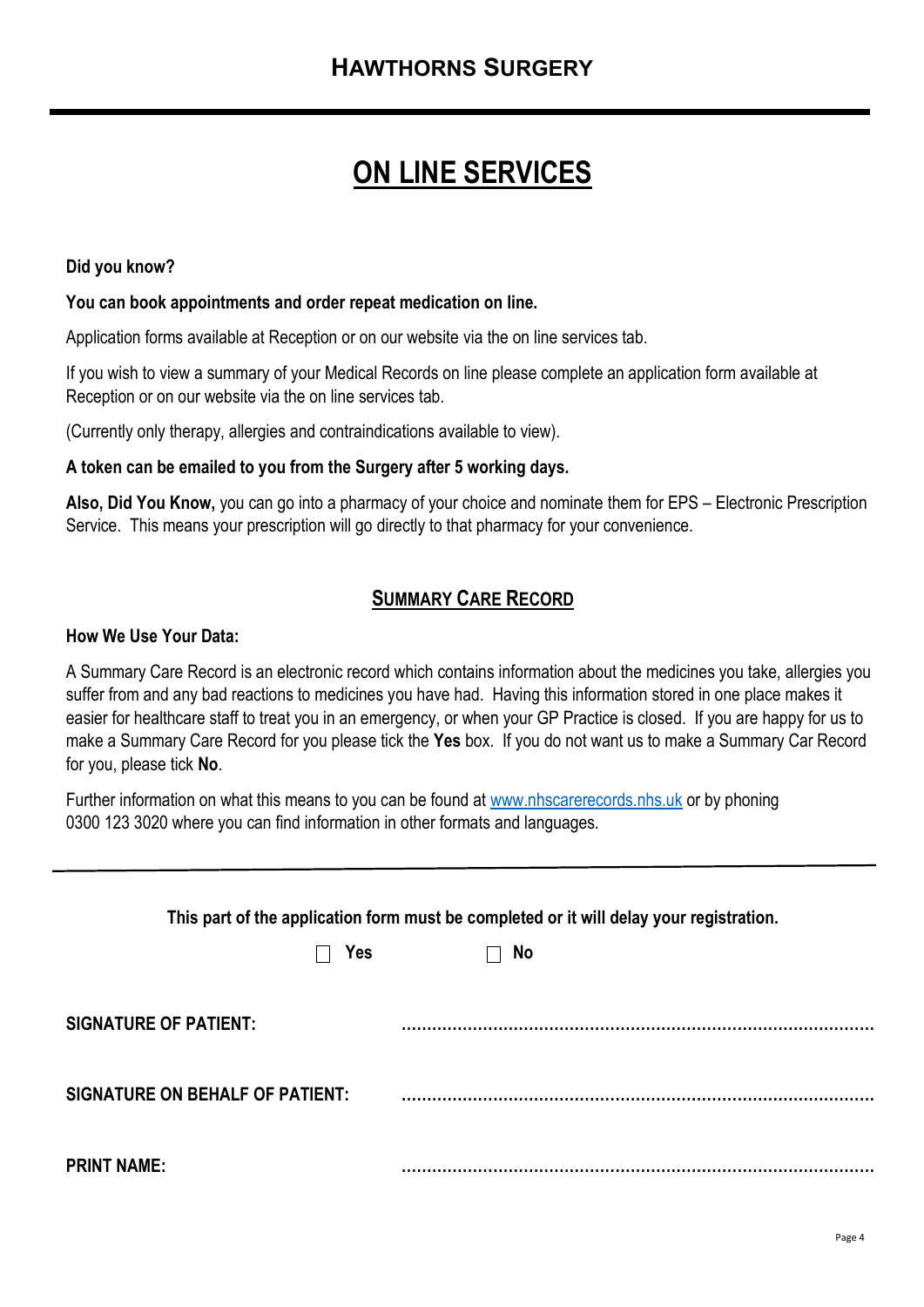# **HAWTHORNS SURGERY**

**ALCOHOL SCREEN: Please complete for each patient over 18 years of age registering.**

**NAME: ......…………………………………………………………… DOB: ............................................................. DATE: ........................................**

Please circle the answer that is correct for you.

These questions ask about the alcohol you have drunk in the last 6 months. The questions ask about how many standard drinks you have consumed. Please note that 1 standard drink = 1 unit of alcohol. So, for example, a pint of regular beer or lager is equal to 2 standard drinks or 2 units.

|                                                                                                                 | <b>YOUR</b><br><b>SCORING SYSTEM</b> |                      |                                           |                       |                                |              |
|-----------------------------------------------------------------------------------------------------------------|--------------------------------------|----------------------|-------------------------------------------|-----------------------|--------------------------------|--------------|
| <b>QUESTIONS</b>                                                                                                | $\mathbf 0$                          | $\mathbf{1}$         | $\overline{2}$                            | 3                     | $\overline{a}$                 | <b>SCORE</b> |
| How often do you have a drink that<br>contains alcohol?                                                         | Never                                | Monthly<br>or Less   | 2-4 Times<br>Per Month                    | 2-3 Times<br>Per Week | 4+ Times<br>Per Week           |              |
| How many standard alcoholic drinks do<br>you have on a typical day when you are<br>drinking?                    | $1 - 2$                              | $3 - 4$              | $5 - 6$                                   | $7 - 9$               | $10+$                          |              |
| How often do you have 6 or more<br>standard drinks on one occasion?                                             | <b>Never</b>                         | Less Than<br>Monthly | Monthly                                   | Weekly                | Daily or<br>Almost<br>Daily    |              |
| How often in the last year have you<br>found you were not able to stop<br>drinking once you had started?        | <b>Never</b>                         | Less Than<br>Monthly | Monthly                                   | Weekly                | Daily or<br>Almost<br>Daily    |              |
| How often in the last year have you<br>failed to do what was expected of you<br>because of drinking?            | Never                                | Less Than<br>Monthly | Monthly                                   | Weekly                | Daily or<br>Almost<br>Daily    |              |
| How often in the last year have you<br>needed an alcoholic drink in the<br>morning to get you going?            | <b>Never</b>                         | Less Than<br>Monthly | Monthly                                   | Weekly                | Daily or<br>Almost<br>Daily    |              |
| How often in the last year have you had<br>a feeling of guilt or regret after<br>drinking?                      | Never                                | Less Than<br>Monthly | Monthly                                   | Weekly                | Daily or<br>Almost<br>Daily    |              |
| How often in the last year have you not<br>been able to remember what happed<br>when drinking the night before? | Never                                | Less Than<br>Monthly | Monthly                                   | Weekly                | Daily or<br>Almost<br>Daily    |              |
| Have you or someone else been injured<br>as a result of your drinking?                                          | <b>No</b>                            |                      | Yes<br><b>But Not In</b><br>The Last Year |                       | Yes<br>During The<br>Last Year |              |
| Has a relative/friend/doctor/health<br>worked been concerned about your<br>drinking or advised you to cut down? | No                                   |                      | Yes<br><b>But Not In</b><br>The Last Year |                       | Yes<br>During The<br>Last Year |              |
| <b>TOTAL SCORE</b>                                                                                              |                                      |                      |                                           |                       |                                |              |

**SCORING: 0-7 = Sensible Drinking 8-15 = Hazardous Drinking 16-19 = Harmful Drinking 20+ = Possible Dependence**